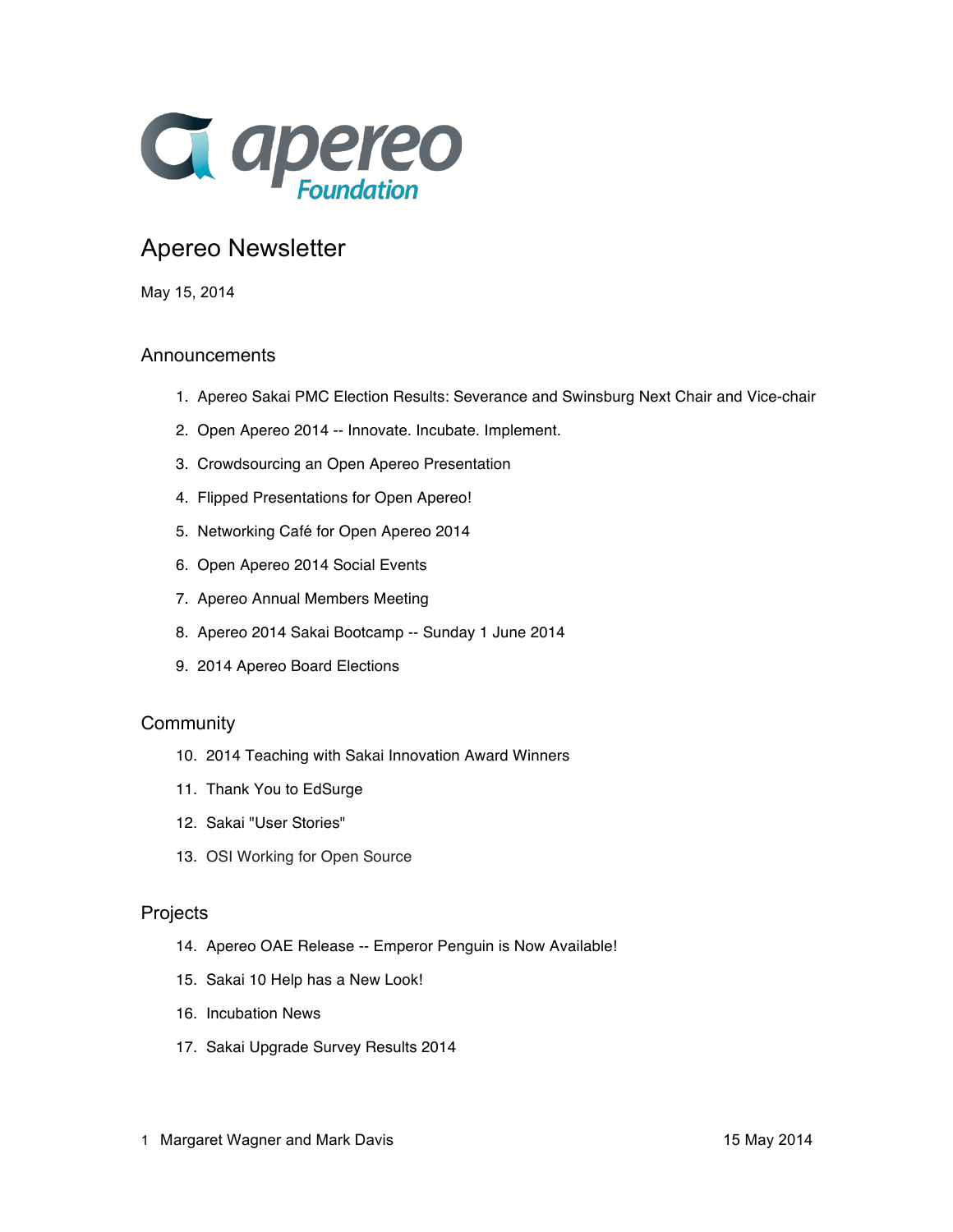# Announcements

1. Apereo Sakai PMC Election Results: Severance and Swinsburg Next Chair and Vice-chair

On behalf of the Sakai Project Management Committee (PMC) I'm pleased to announce that Dr. Charles Severance will serve as the next chair and Steve Swinsburg the next vice-chair, commencing 30 June 2014. The good doctor and Steve are veteran Sakai committers and recognized leaders in the community. Their willingness to take on these leadership roles in addition to their other responsibilities is greatly appreciated.

Cheers,

Anthony Whyte Apereo Sakai PMC chair arwhyte@umich.edu

Seth Theriault Apereo Sakai PMC vice-chair slt@columbia.edu

# 2. Open Apereo 2014 -- Innovate. Incubate. Implement.

June 1-4, 2014 - Miami, Florida

http://conference.apereo.org #apereo14

Register now! The fee includes breakfast (Monday-Wednesday), lunch (Monday-Tuesday), two receptions, and 2 1/2 days of conference presentations. Select preconference workshops are also available at no extra charge (seating is limited, though!); other workshops may require an additional fee. Limited space is available for groups to meet post-conference, at no additional charge. Please contact conference@apereo.org for more information.

The program will include over 100 sessions on all the Apereo projects (Sakai, OAE, CAS, uPortal, uMobile, Bedework, OpenRegistry, Student Success Plan and more). Find out the latest updates and see how your peers are using these tools to improve teaching, learning and research on their campus. Talks will focus on leadership, advocacy, analytics, teaching and learning, identity management and technology.

On Monday, June 2nd, 2014, conference attendees will have the opportunity to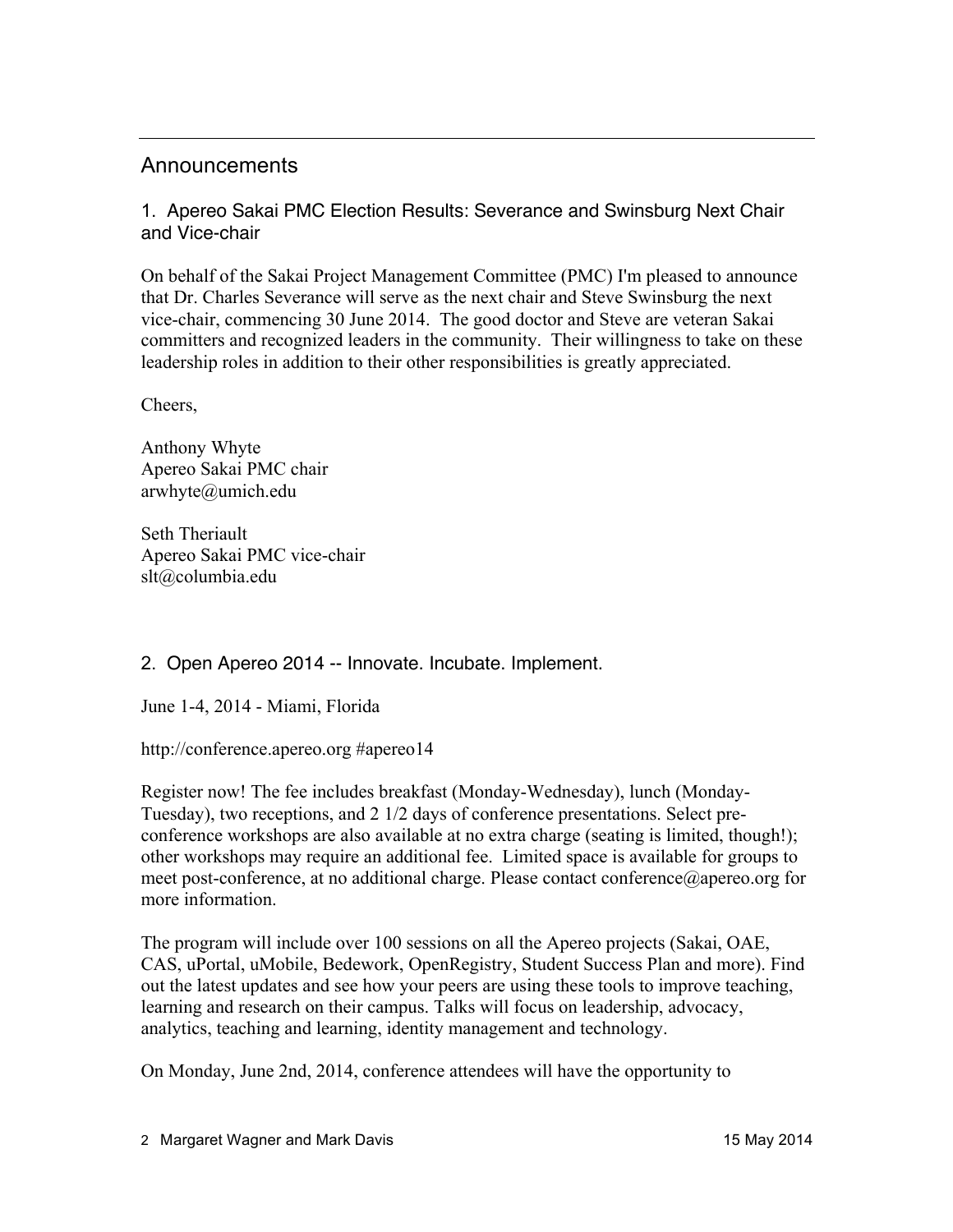participate in a number of fun and exciting social events. Each event offers a unique opportunity to experience some of the culture and cuisine of Miami, Florida while getting to mingle with a group of fellow attendees. (See item #6 in this newsletter for more information.)

Quick links:

- Conference Web Site: http://conference.apereo.org
- Conference Registration: http://conference.apereo.org/registration
- Hotel Registration: http://conference.apereo.org/travel
- Schedule: http://conference.apereo.org/schedule

June 1: Pre-conference workshops June 2-4: Main conference June 4-5: Post-conference project collaboration time

Sincerely,

Ian Dolphin, Executive Director, Apereo Foundation Laura McCord, Open Apereo 2014 Planning Committee Chair Reba-Anna Lee, Open Apereo 2014 Program Committee Co-chair Alan Regan, Open Apereo 2014 Program Committee Co-chair

### 3. Crowdsourcing an Open Apereo Presentation

Hi all,

A small group of us are giving a presentation on community at Open Apereo 2014. The theme is that all are welcome in the community, the great benefits of participating actively, and how to get started.

We are going to share some user or institutional stories to demonstrate ways to participate. While we have some examples in mind, would love to hear your stories and maybe include a snippet for our Powerpoint slides!

If any of the themes resonate for you, please email me at neal.caidin@apereo.org to share your story (or to discuss if you are not sure it is relevant).

Thanks!

A few example use cases for participation and the benefits:

- Participating in the surveys, like the Tool use survey. Can use local results in your annual report. Can use community results as a way to get a sense of which tools are well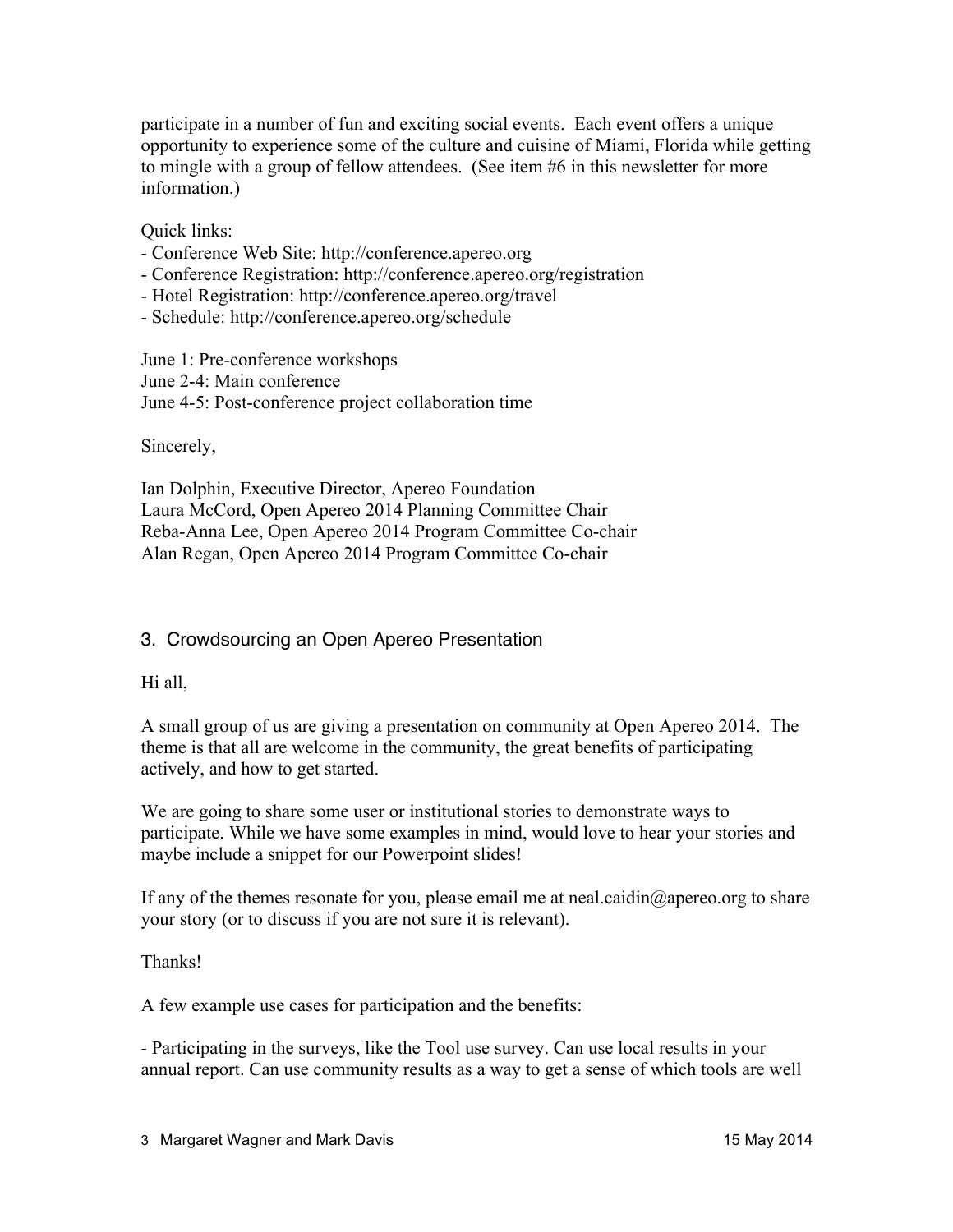supported and used. SQL queries provided!

- Diving into Jira for feature requests. Ways to contribute. Identify community interest in development. Also a way to help fix things.

- Easy fixes. Developers needed for some bug fixes require less deep knowledge of Sakai. Fixing these provides experience and frees up time for senior developers to work on more difficult and challenging problems.

- Adopt-a-Tool - Some institutions participated in Sakai 10 testing and in the process, asked Sakai Coordinator questions to learn more about the state of the community, and how to open Jiras. Felt more comfortable with the upcoming Sakai 10 upgrade.

- Participating in Bug Bashes/ Test Fests. Some similar benefits as Adopt-a-tool.

Share your story! We want to hear them.

Thanks,

Neal Caidin Sakai Community Coordinator Apereo Foundation neal.caidin@apereo.org

### 4. Flipped Presentations for Open Apereo!

You have the opportunity to try the conference's new flipped sessions. Flipped Sessions allow you to start learning and using exciting new technology before you attend the Apereo Conference in June. After completing the preparatory work, you will be ready to engage with the presenter(s) and others (who have done their homework) at the conference session with questions and ideas to advance the new technology.

We are currently making these presentations available now for participation. If you are interested in participating in any of these presentations, the pre-session materials are available at the following locations:

- Sakai 10 Documentation Project https://www.concentra-cms.com/cfp/program/program%21digest.action?sid=2192

- Open Source Cross Platform Developer Toolbox https://www.concentra-cms.com/cfp/program/program%21digest.action?sid=2161

- Player 1 Start: Gamification in Sakai https://www.concentra-cms.com/cfp/program/program%21digest.action?sid=2167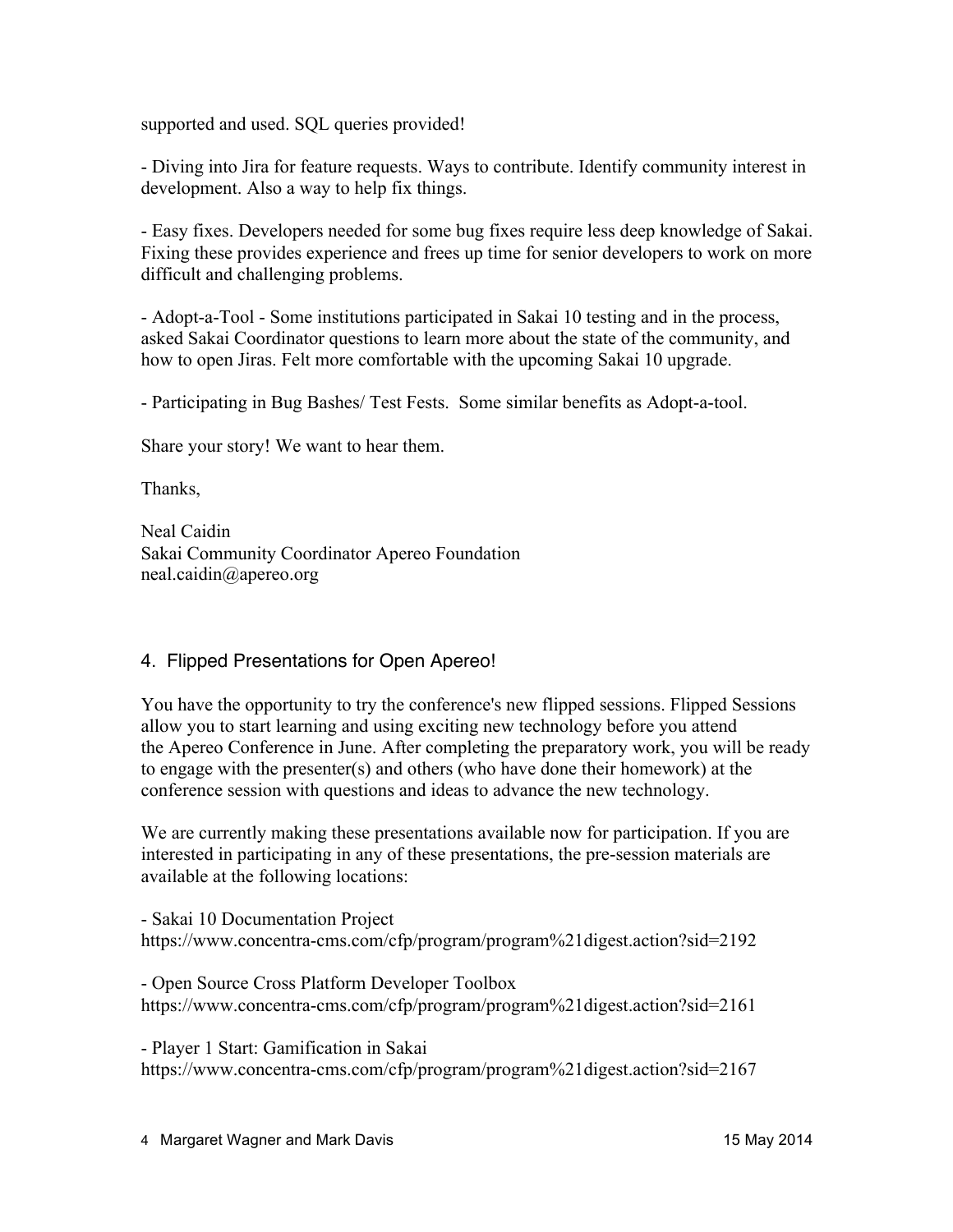- Beyond Help: Sakai User Stories

https://www.concentra-cms.com/cfp/program/program%21digest.action?sid=2199

- Using Selenium IDE to Automate QA Testing https://www.concentra-cms.com/cfp/program/program%21digest.action?sid=2152

- Google Analytics: Understanding your Audience Through Numbers https://www.concentra-cms.com/cfp/program/program%21digest.action?sid=2239

Stay tuned to the announcements for more flipped presentations!

Sincerely,

Ian Dolphin, Executive Director, Apereo Foundation Laura McCord, Open Apereo 2014 Planning Committee Chair Reba-Anna Lee, Open Apereo 2014 Program Committee Co-chair Alan Regan, Open Apereo 2014 Program Committee Co-chair Jennifer Cummings, jenn@concentra-cms.com, Open Apereo 2014, Conference Coordinator

### 5. Networking Café for Open Apereo 2014

Networking Café -

is back again at Open Apereo. Networking Café is a fun way to discuss issues of importance to the Apereo community and make new friends. The Networking Café for 2014 is based on the Networking Café from 2013. This year we've made it simpler, shorter, and we hope, even more inviting.

Using the "Wisdom of the Crowd" -

We are using Google Moderator to enable our community to generate and vote on ideas. The top vote getters will get a table at the event. We will also have a couple of tables for folks who just want to network, but not necessarily discuss any of the proposed ideas, and there is space for spontaneous meetings in the center of the room. All types of connections are welcome.

Help make this event a success.

Share your ideas and start voting https://www.google.com/moderator/#16/e=212688

FAQ http://conference.apereo.org/news/networkingcafeisback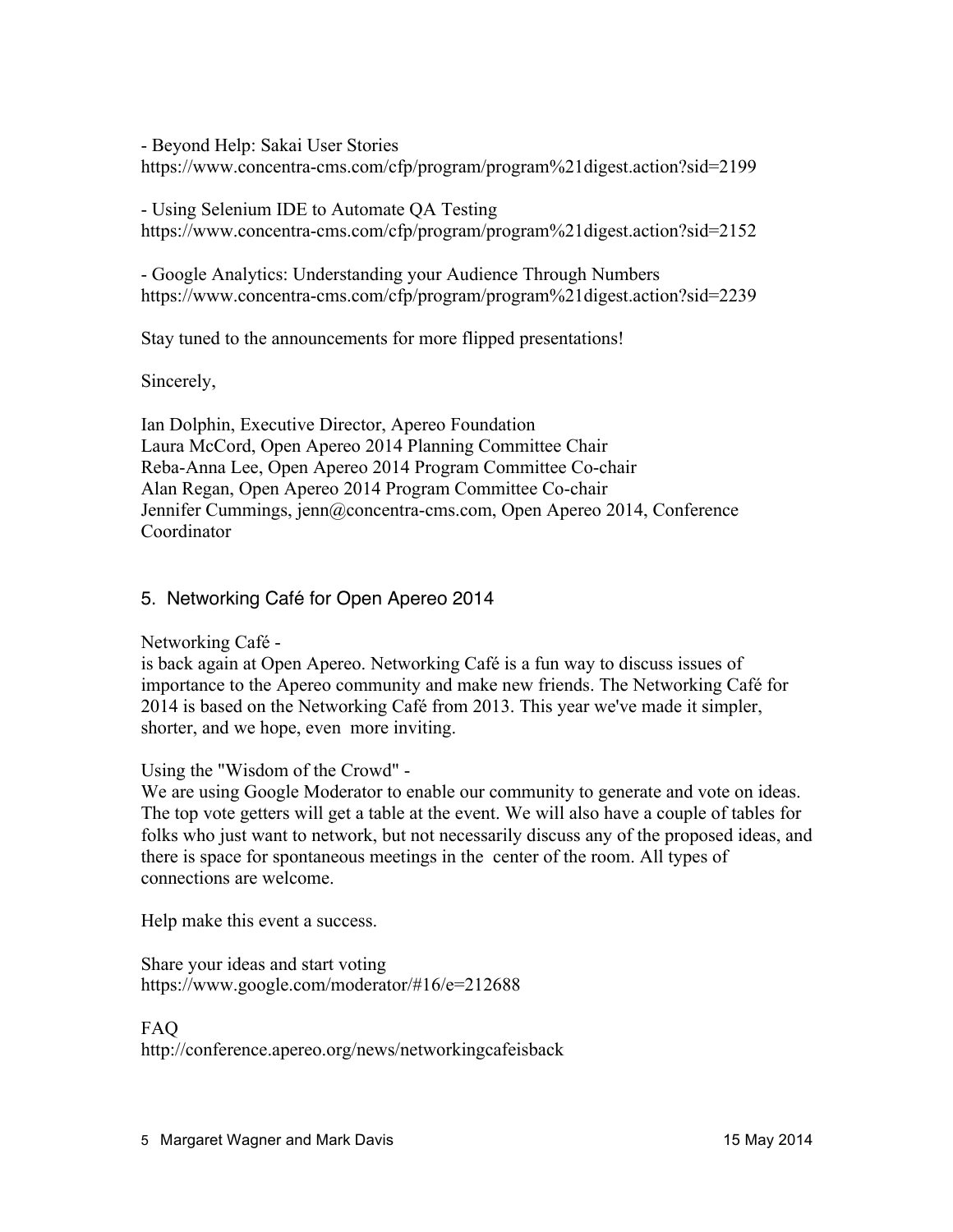Thanks for your attention.

Sincerely,

The Networking Café Team

### 6. Open Apereo 2014 Social Events

Conference attendees will have the opportunity to participate in a number of fun and exciting social events on Monday, June 2nd. Each event offers a unique opportunity to experience some of the culture and cuisine of Miami, Florida while getting to mingle with a group of fellow attendees.

We encourage you to visit the social events page (http://conference.apereo.org/events) for details, and then sign-up for an event NOW by doing the following:

Review the details on the social events page (http://conference.apereo.org/events). Go to the Eventbrite tickets part of the page at the bottom. Enter the number of tickets you wish to purchase and click on the "Order Now" button. Pay using a Visa, Mastercard, American Express or Discover card - these social events MUST be pre-paid with a credit card! Helpful hint: You do not have to use the same credit card that you used to register for the conference. Fill in the required information and click "Pay Now" You have completed your social event registration when you get to the page with the "Exit" button.

If you are interested in the **Monday evening Dine Around** event: Review the Dine Around options on the social events page (http://conference.apereo.org/events). Sign up for the restaurant of your choice by "purchasing" a free ticket under the Eventbrite Tickets section at the bottom of the page.

**Everyone Show Your Colors! -** Bring a shirt to wear during the day Tuesday that bears your institution's symbol and/or colors.

We look forward to seeing you in Miami!

Open Apereo 2014 Social Events Subcommittee

### 7. Apereo Annual Members Meeting

The Apereo Annual Members Meeting will take place at:

Open Apereo 2014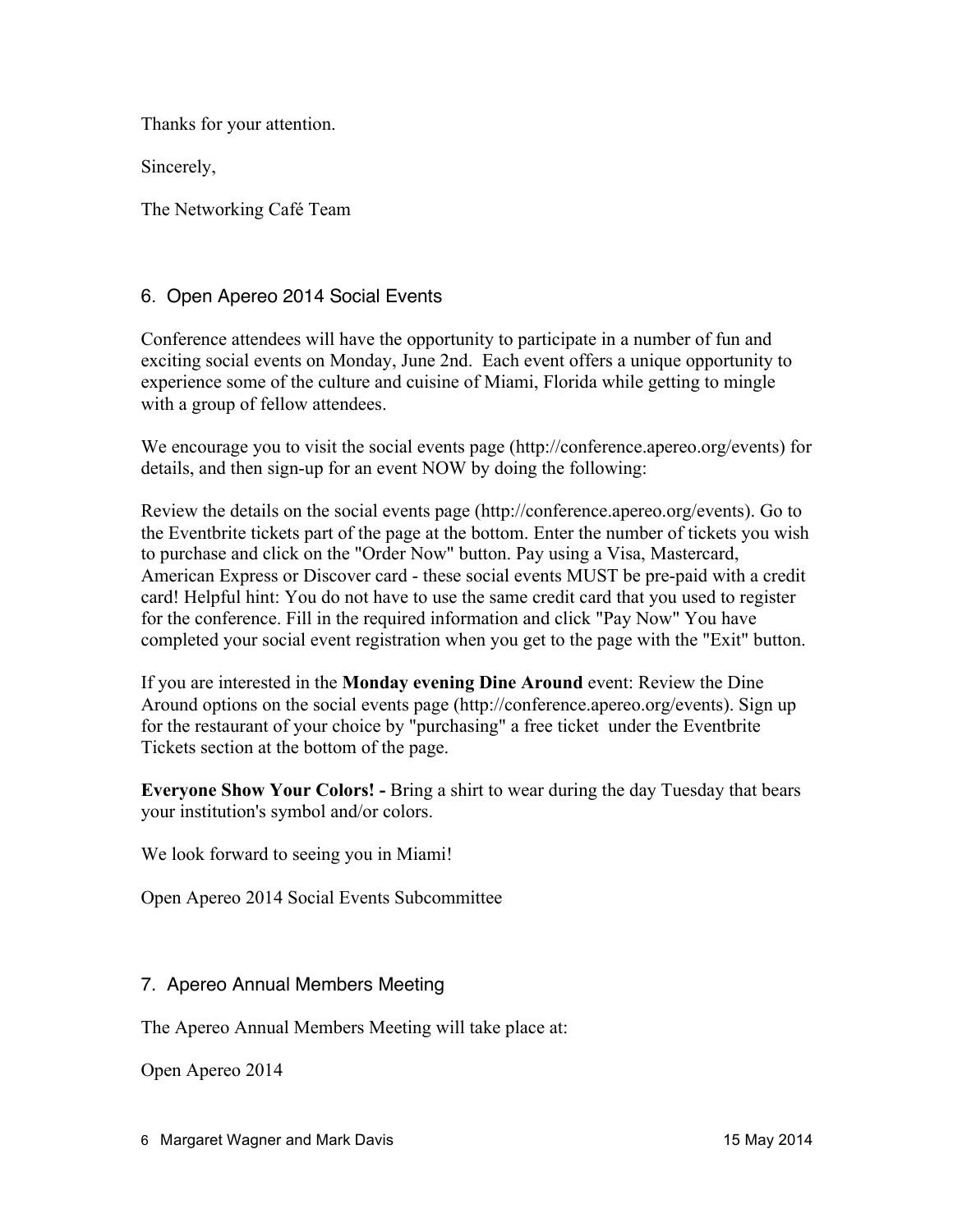Monday 2nd June 3:15pm Hilton Downtown - Miami Florida 1601 Biscayne Blvd. Miami, FL 33132

Best,

Ian Dolphin Executive Director Apereo Foundation ian.dolphin@apereo.org

#### 8. Apereo 2014 Sakai Bootcamp -- Sunday 1 June 2014

The Sakai bootcamp 1/2 day pre-conference workshop will be offered again at Apereo 2014 in Miami (more here: http://conf2014.apereo.org/home)

Sunday 1 June 2014 9:00 AM - 12:00 PM Concerto D

This half-day seminar will focus on installing, configuring, and integrating with Sakai for system administrators, developers, and technical support staff. This will be an introduction to Sakai from a technical perspective and will cover the following topics:

- What is Sakai
- Brief history of Sakai
- New tech in Sakai 10
- Installation gotchas and tips
- Basics of branding
- System configuration
- Sakai admin tools and basics of site setup and management
- Authentication and User providers
- Installing contributed tools and plugins
- Integrating with other systems (LTI, SOAP Webservices, REST)
- Managing local code changes and customizations
- Basics of Sakai development (code structure and conventions)

Participants will be exposed to everything they will need to basically install, customize, and support a Sakai installation at their institution.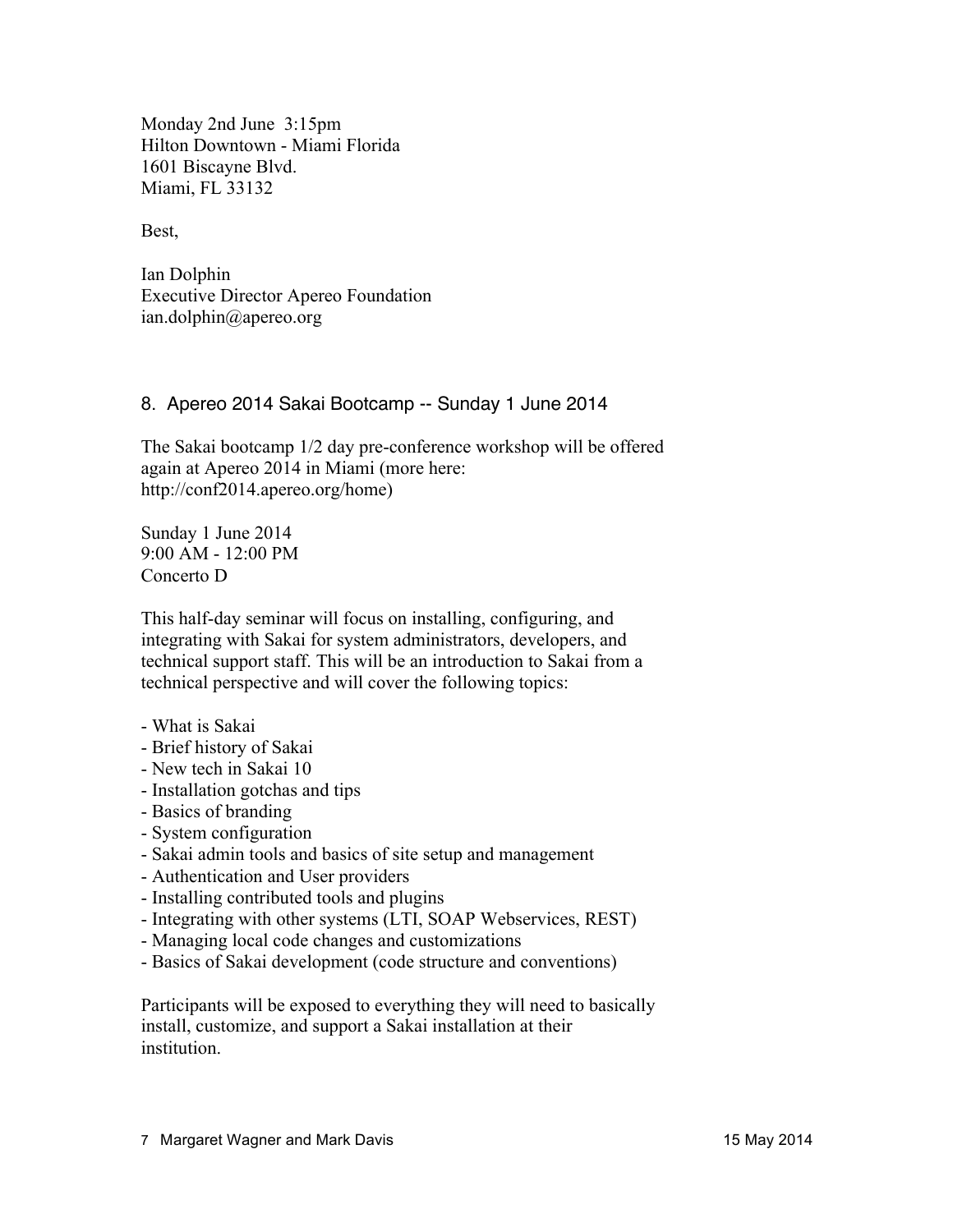Other members of the community below will be presenting along with me:

Matthew Jones (matthew@longsight.com) Senior Software Developer, Longsight, Inc. Robert Long (rlong@unicon.net) Developer, Unicon Earle Nietzel (enietzel@anisakai.com) Software Engineer, Asahi Net International Steve Swinsburg (steve.swinsburg@gmail.com) Principal Consultant, Flying Kite Australia

If you are new to Sakai or want to better understand Sakai technically then this is the workshop for you.

Aaron Zeckoski azeckoski@unicon.net

### 9. 2014 Apereo Board Elections

Under New Jersey legislation governing non-profit entities, annual elections to the Apereo Board of Directors will take place at the Apereo Annual General Meeting at Open Apereo 2014. The meeting is scheduled for Monday 2nd June 3:15pm Hilton Downtown 1601 Biscayne Blvd. Miami, FL 33132. The meeting agenda will include the election of four candidates to fill vacant seats on the Apereo Foundation Board of Directors.

Candidates details can be found at:

http://www.apereo.org/apereo-board-nominees-2014

Nominated organizational representatives are eligible to vote for candidates in the elections. There are three ways a vote may be registered:

1) By the organizational representative attending the meeting and casting a vote.

2) By the organizational representative nominating a different, voting representative who is attending the meeting. The name and contact details of this representative should be sent to the Apereo Foundation Secretary, Doug Johnson doug.johnson@apereo.org, copied to Ian Dolphin, Apereo Executive Director ian.dolphin@apereo.org

3) By returning the ballot paper to a nominated proxy, the Apereo Foundation Secretary, who will ensure votes are recorded appropriately. Again, this should be mailed to the Apereo Foundation Secretary, Doug Johnson at doug.johnson@apereo.org, copied to Ian Dolphin, Apereo Executive Director at ian.dolphin@apereo.org

Ballot papers have been issued to Apereo Organizational Representatives. If you are a representative, please check your inboxes, determine which voting option you wish to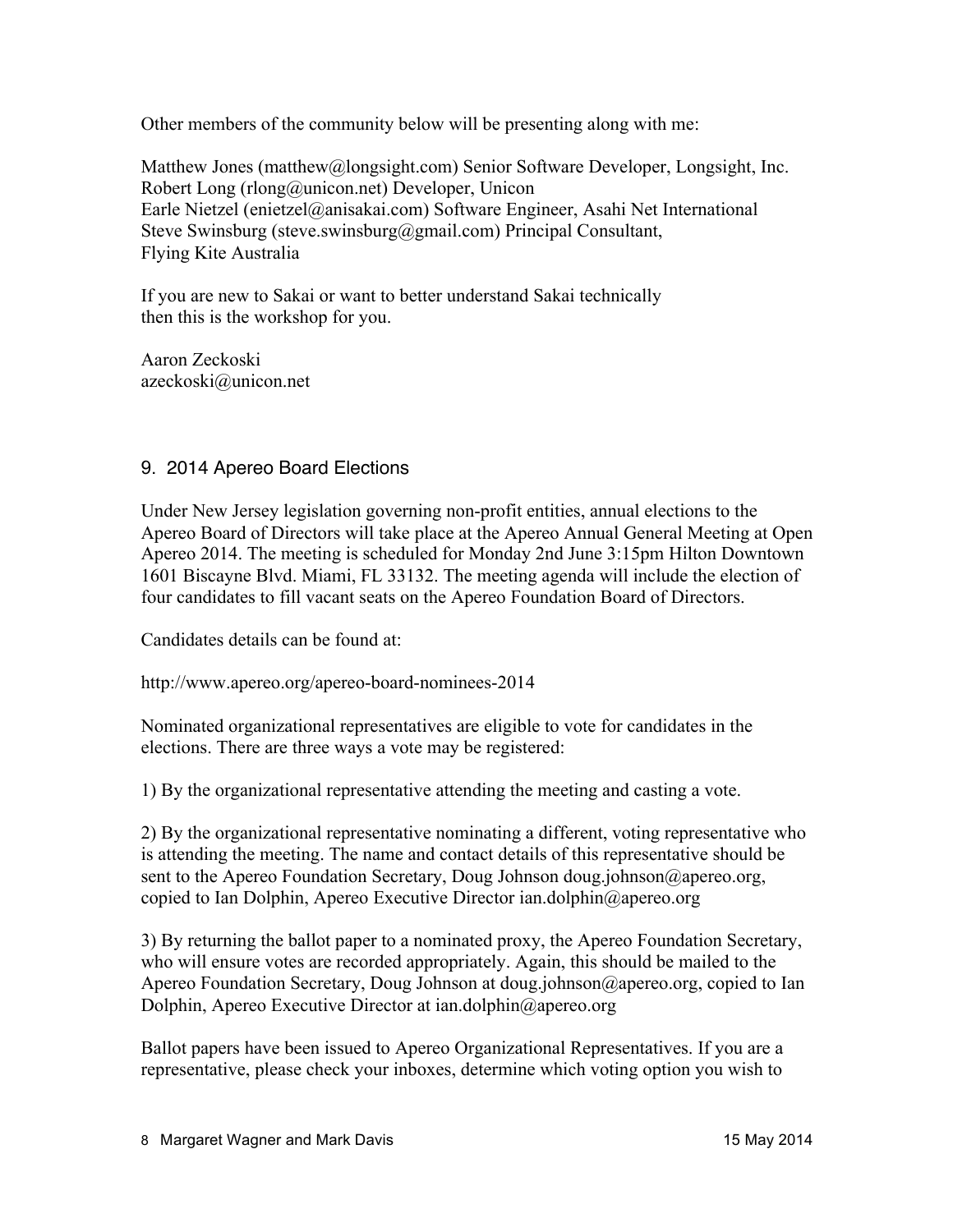take, and take the appropriate course of action. If you are a member of staff at an Apereo Foundation affiliate and you are unsure who your nominated representative is, please contact me.

Thank you for taking the time to participate in these elections.

Regards.

Ian Dolphin Executive Director Apereo Foundation ian.dolphin@apereo.org

# **Community**

#### 10. 2014 Teaching with Sakai Innovation Award Winners

Dear Colleagues

The Apereo Foundation is pleased to announce the winners of the Teaching With Sakai Innovation Award (TWSIA), for 2014, sponsored by Asahi Net.

Higher Ed Face to Face category Entry: the FOLD Melissa Halvorson (Adjunct Professional Lecturer), Marist College

Higher Ed Online/Hybrid category Entry: SPA 231 Reading and Composition Shannon Hahn (Discipline Chair/Instructor), Durham Technical Community College

Portfolio category Entry: Pre-Health Professions Program at Wake Forest University Pat Lord (Director of the Health Professions Program), Jolie Tingen (Instructional Technology Analyst), Wake Forest University

Projects and Other Uses category Entry: the FOLD Josh Baron (Senior Academic Technology Officer), Melissa Halvorson (Adjunct Professional Lecturer), Marist College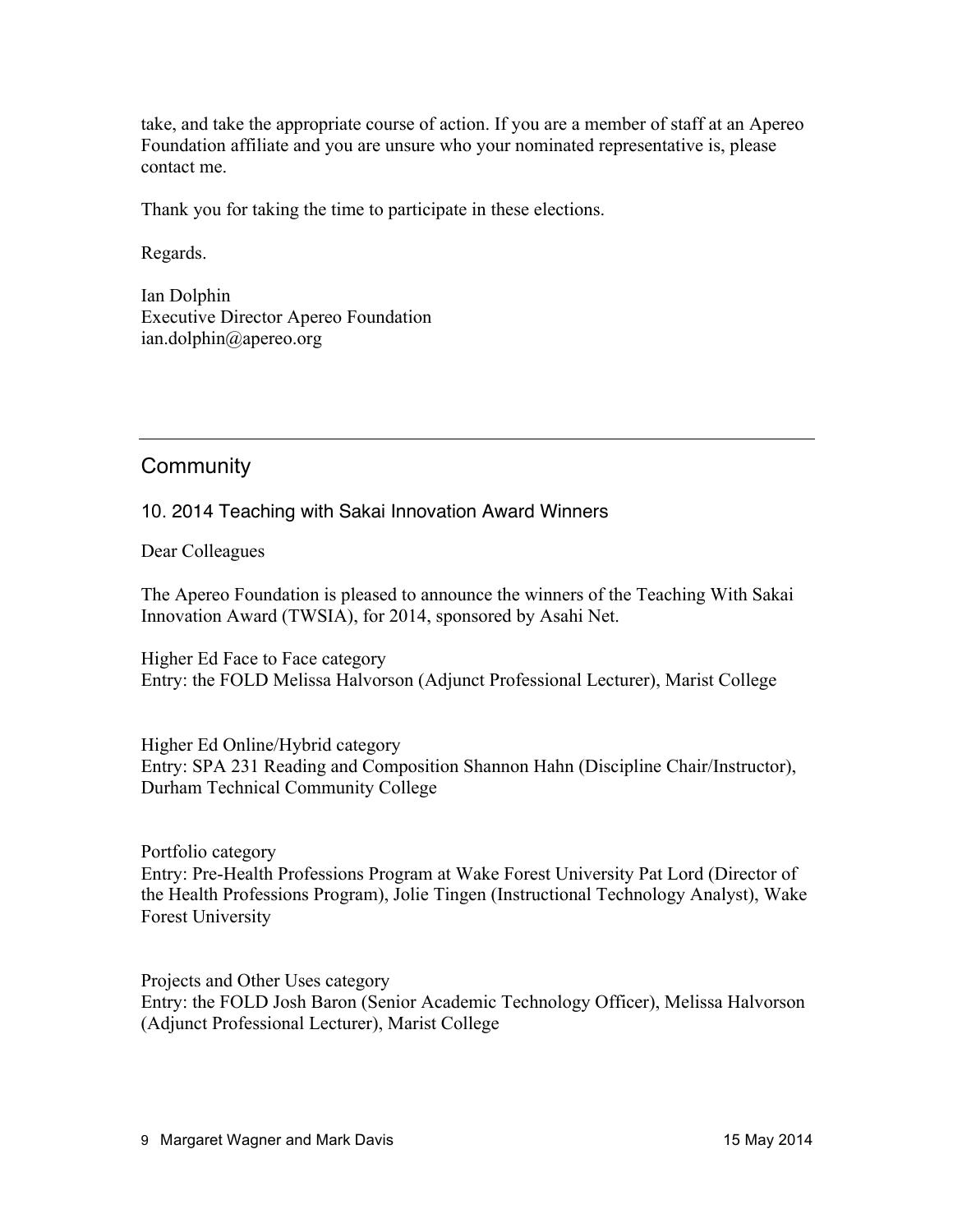The intent of the award is to highlight examples of educational applications of Sakai which fall into an innovative or transformative category.

Each of the winners will be recognized for their use of the Sakai CLE and Apereo OAE for teaching and learning at the Apereo Conference in Miami, FL, June 1-4, 2014.

Details of their winning projects will be shared at the conference. For information about the conference, go to http://conf2014.apereo.org/

The Teaching with Sakai Innovation Award (TWSIA) is a project of the Sakai Teaching and Learning Community. This is the 7th year of the competition.

We thank our sponsor Asahi Net for their support of the Teaching With Sakai Innovation Award.

Thanks also to our Teaching with Sakai Innovation Award Committee members for their energy, enthusiasm and professionalism: David O'Steen, Fatima Rahiman, Guillermo Rodriguez, Janice Smith, Jim Mezzanotte, Marc Zaldivar, Cheryl Brown, Zora Rizzi, Mary Jo Carnot, Armanda Lewis, Luisa Li and Teggin Summers.

Learn more about the winners at Open Apereo 2014.

Best,

Ian Dolphin Executive Director Apereo Foundation ian.dolphin@apereo.org

### 11. Thank You to EdSurge

Thank you to the great people at EdSurge (edsurge.com) for including the Open Apereo 2014 Conference in their Event listing and in their upcoming Newsletter.

edSurge is a great way to stay on top of what is happening in the Edtech market, and you can sign up for their newsletters at edsurge.com/signup

John A. Lewis john.lewis@apereo.org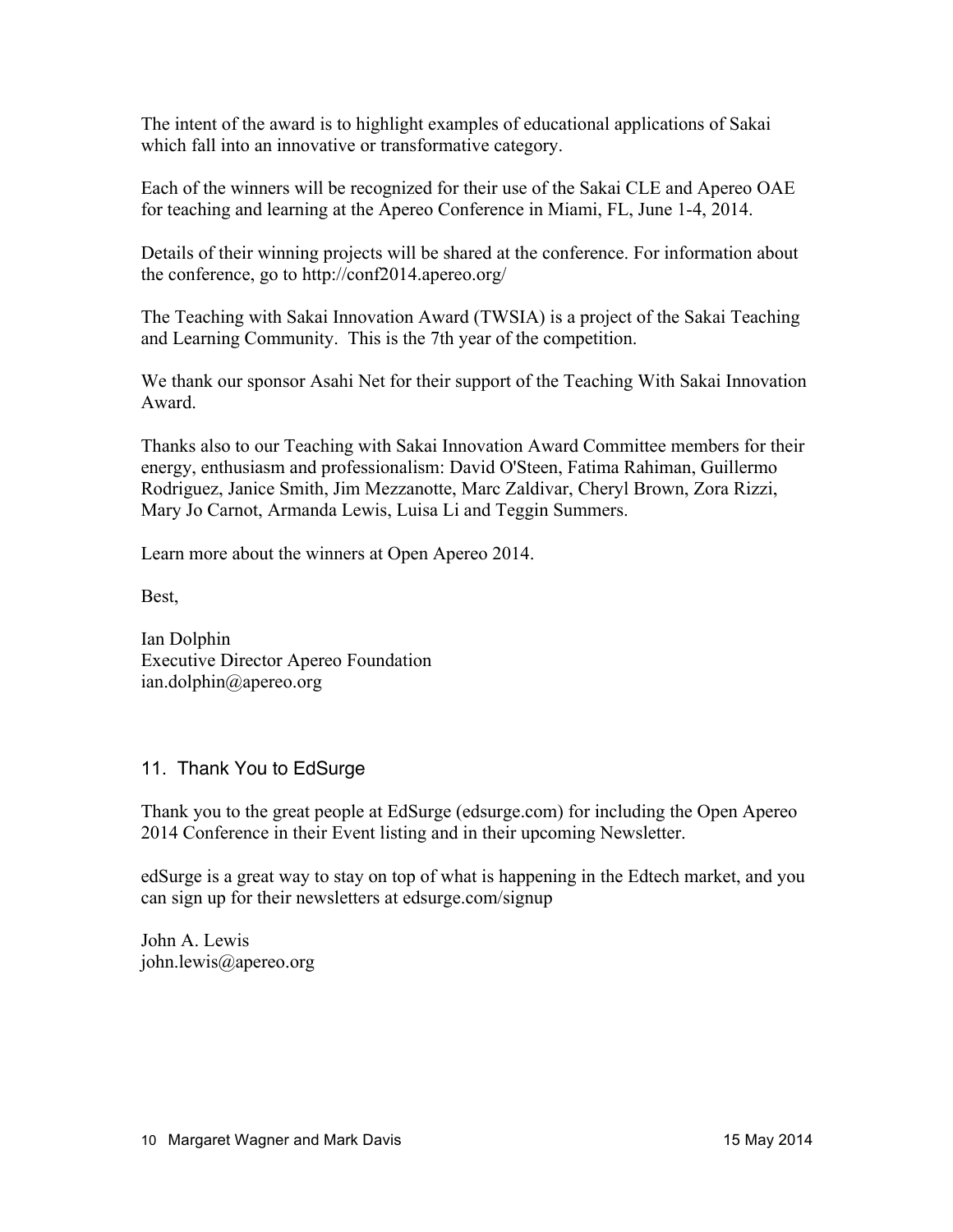#### 12. Sakai User Stories

Users often learn about Sakai through training sessions and online Help, but they may have little exposure to concrete examples of how Sakai tools are used in the "real" academic world.

Toward that end, we've created a "Sakai User Stories" site. The goal of the site is to showcase narratives that range from common activities to unique cases of cutting-edge technology and pedagogy, and to promote discussion via comments.

Visit https://userstories.anisakai.com to learn more, read some initial examples, view the style guide, and submit your own stories. We're looking for modest narratives -- about 500 words, with a screenshot or two and/or a brief screencast.

We'll be doing a flipped presentation at the upcoming Apereo conference to provide a workshop for story drafts and hopefully generate more narratives for the site. We look forward to your stories and seeing you at the conference!

Chris Clark (University of Notre Dame) Siobhan Ross (Providence College) Jim Mezzanotte (Asahi Net International)

### 13. OSI Working for Open Source

The Open Source Initiative, alongside the Free Software Foundation, filed a "friend of the court" brief in Alice Corp. v. CLS Bank, a case currently being considered by the United States Supreme Court. In this case, the Court has asked, in essence, under what conditions (if any) software is "patent-eligible subject matter" under Section 101 of the US patent statute:

https://en.wikipedia.org/wiki/Patentable\_subject\_matter#United\_States. *(Remember the Blackboard patent case?)*

Drafted by the Software Freedom Law Center, the OSI-FSF brief argues that the "machine or transformation" test is the correct, and exclusive, bright line test for patent eligibility of computer-implemented inventions. In particular, the brief argues that this test is in keeping with the Supreme Court's existing patent jurisprudence, including the recent Bilski v. Kappos case; and that this position is also consistent with freedom of speech and the First Amendment (a position also supported by the ACLU in this case). Most current software patents would not be able to meet the requirements of this test.

OSI joined this brief because of OSI's overall position on software patents: that they do more harm than good to the software industry, and that they are particularly damaging to free and open source development, which depends on the unencumbered exchange of ideas between community members. Beyond the legal arguments already mentioned, the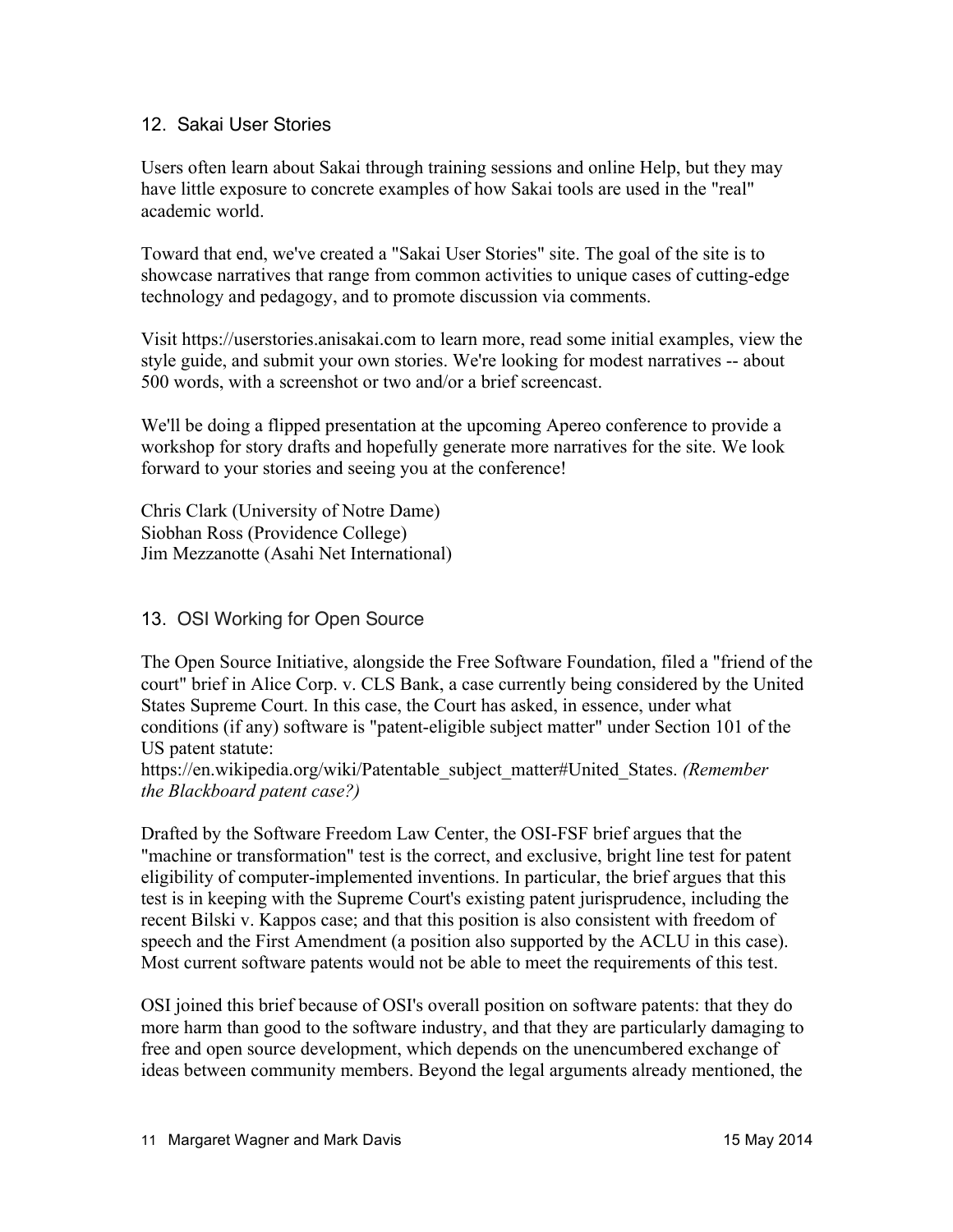brief seeks to educate the Court about the recent history of software innovation, and free and open source software's role in that history, to show that following the Court's rulings in cases like Gottschalk v. Benson would help, not hinder, innovation in the industry. (EFF also focused on this argument in their brief.) We hope the Court will find this persuasive and lift this onerous burden, so that the entire industry -- and open source in particular -- can focus our resources on creating software that enriches all of us, instead of on legal battles over the ownership of abstract ideas.

Patrick Masson masson@opensource.org

# **Projects**

### 14. Apereo OAE Release -- Emperor Penguin is Now available!

The Apereo Open Academic Environment (OAE) project team is extremely proud to announce the next major release of the Apereo Open Academic Environment; OAE Emperor Penguin or OAE 6.

OAE Emperor Penguin brings a fully responsive UI, ensuring that OAE works seamlessly on mobile and tablet devices. OAE Emperor Penguin also adds a range of usability improvements and a full Brazilian Portuguese translation.

### CHANGELOG

### Responsive UI

An increasing number of people expect to be able to use applications on mobile and tablet devices, and Apereo OAE is not an exception. Usage statistics already show that many of our users are accessing OAE through these devices.

Apereo OAE uses Twitter Bootstrap (http://getbootstrap.com) as its CSS framework. When they released their latest version, introducing support for responsive applications, it seemed like an appropriate time to make the OAE UI fully responsive. Despite using this responsive CSS framework and the fact that OAE has been designed tablet first, making the UI fully responsive has been a massive undertaking that has ended up touching most of the application.

However, we are extremely pleased with the end result and OAE now works well on a wide range of mobile and tablet devices. Whilst all OAE functionality works seamlessly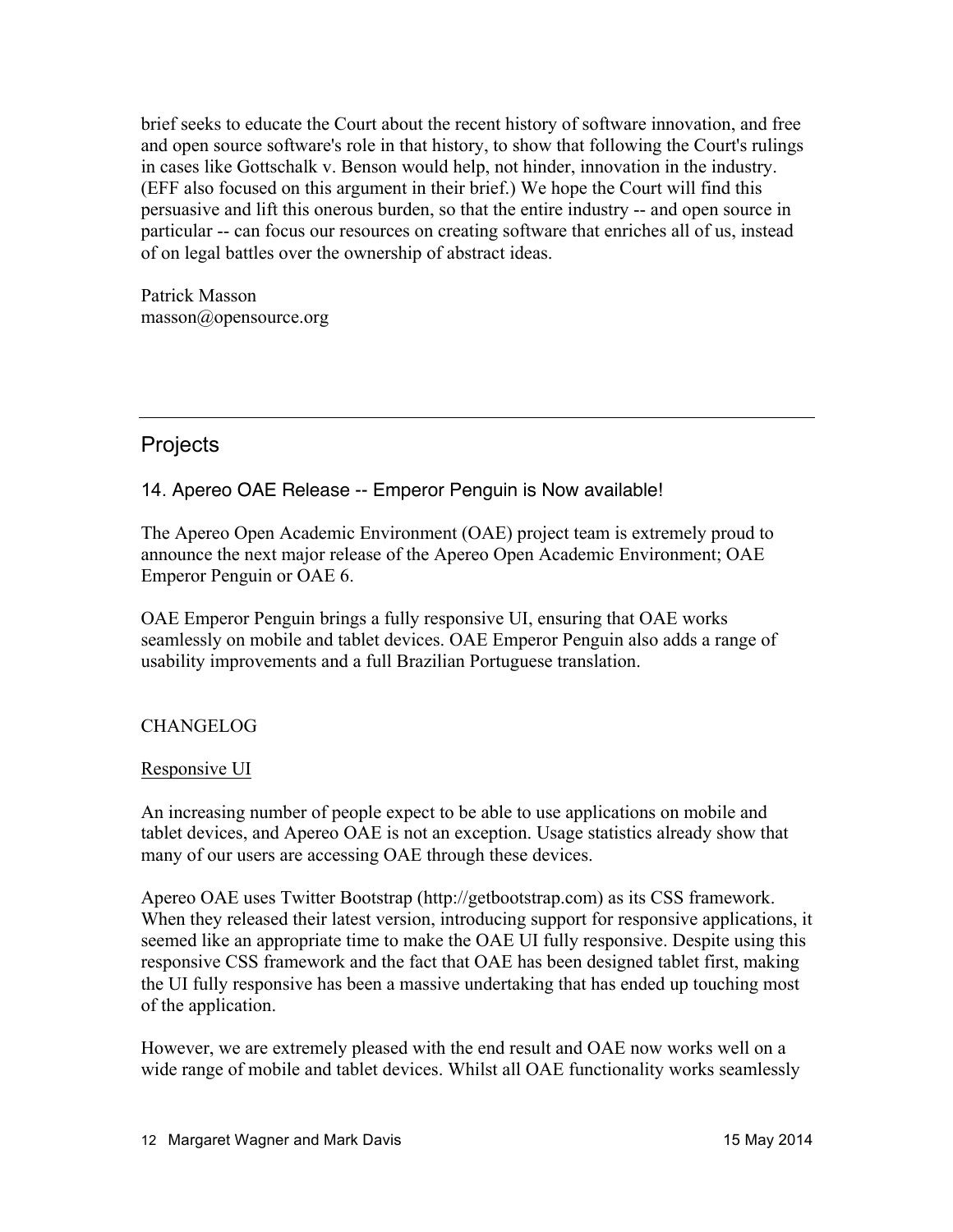on these devices, it is especially pleasant to keep track of your user and group activity feeds.

Screenshots of how the UI looks on various devices can be found at [1], [2], [3], [4] and [5].

[1] http://i.imgur.com/BdeNt1F.png [2] http://i.imgur.com/Pvt7ZAg.png [3] http://i.imgur.com/uocHXFm.png [4] http://i.imgur.com/ao2TTuY.png [5] http://i.imgur.com/7yrd0N4.png

### Brazilian Portuguese translation

A complete Brazilian Portuguese translation is now available for the OAE UI. Many thanks to César Goudouris for providing this translation!

### TRY IT OUT

OAE Emperor Penguin can be experienced on the project's QA server at http://oae.oaeqa0.oaeproject.org. It is worth noting that this server is actively used for testing and will be wiped and redeployed every night.

The source code has been tagged with version numbers 6.0.0 and can be downloaded from the following repositories:

Back-end: https://github.com/oaeproject/Hilary/tree/6.0.0 Front-end: https://github.com/oaeproject/3akai-ux/tree/6.0.0

Documentation on how to install the system can be found at: https://github.com/oaeproject/Hilary/blob/6.0.0/README.md

Instruction on how to upgrade an OAE installation from version 5.0 to version 6.0 can be found at: https://github.com/oaeproject/Hilary/wiki/OAE-Upgrade-Guide

The repository containing all deployment scripts can be found at: https://github.com/oaeproject/puppet-hilary

### GET IN TOUCH

The project website can be found at http://www.oaeproject.org. The project blog will be updated with the latest project news from time to time, and can be found at: http://www.oaeproject.org/blog.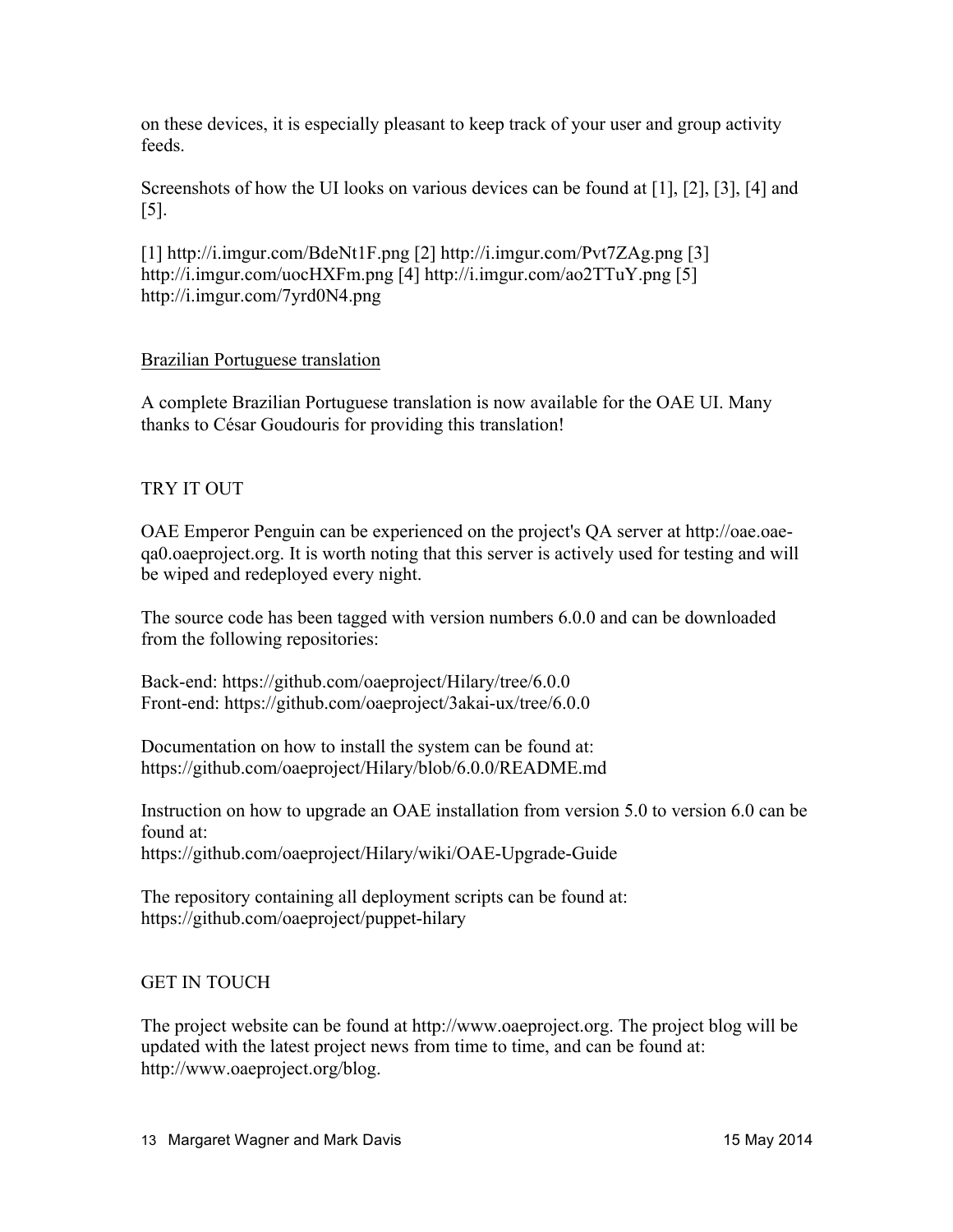The mailing list used for Apereo OAE is: oae@apereo.org. You can subscribe to this by sending an email to: oae+subscribe@apereo.org.

Bugs and other issues can be reported in our issue tracker at: https://github.com/oaeproject/3akai-ux/issues.

Nicolaas Matthijs nicolaas.matthijs@caret.cam.ac.uk

### 15. Sakai 10 Help has a New Look!

The Documentation Work Group has completed the first phase of a comprehensive documentation rewrite planned for integration in Sakai 10. This rewrite was done as a pilot using the Screensteps collaborative authoring software as a content creation tool. Using Screensteps, the documentation team created nearly 400 help articles in Screensteps which were then imported into the Sakai context-sensitive online help tool to replace the previous help content. Many thanks to everyone involved with this effort!

The new Sakai help features content collections, or books, for Instructor, Student, and OSP help articles. It also features extensive use of annotated screen images to illustrate how to complete tasks in Sakai. And, as before, the online help is both context-sensitive, and searchable by keyword.

The new Sakai help is available for previewing on the Apereo Screensteps website: https://sakai.screenstepslive.com/ We encourage you to view and comment on the documentation there. This site is external to Sakai and is where the authoring group will be publishing any new content prior to importing it into Sakai as part of the release cycle.

Additional documentation development is ongoing, and we welcome your input. We currently plan to add an Administrator guide, and would also like to incorporate help for Contrib tools, as well as translations for other languages.

Wilma Hodges Director of Training & eLearning Initiatives Longsight wilma@longsight.com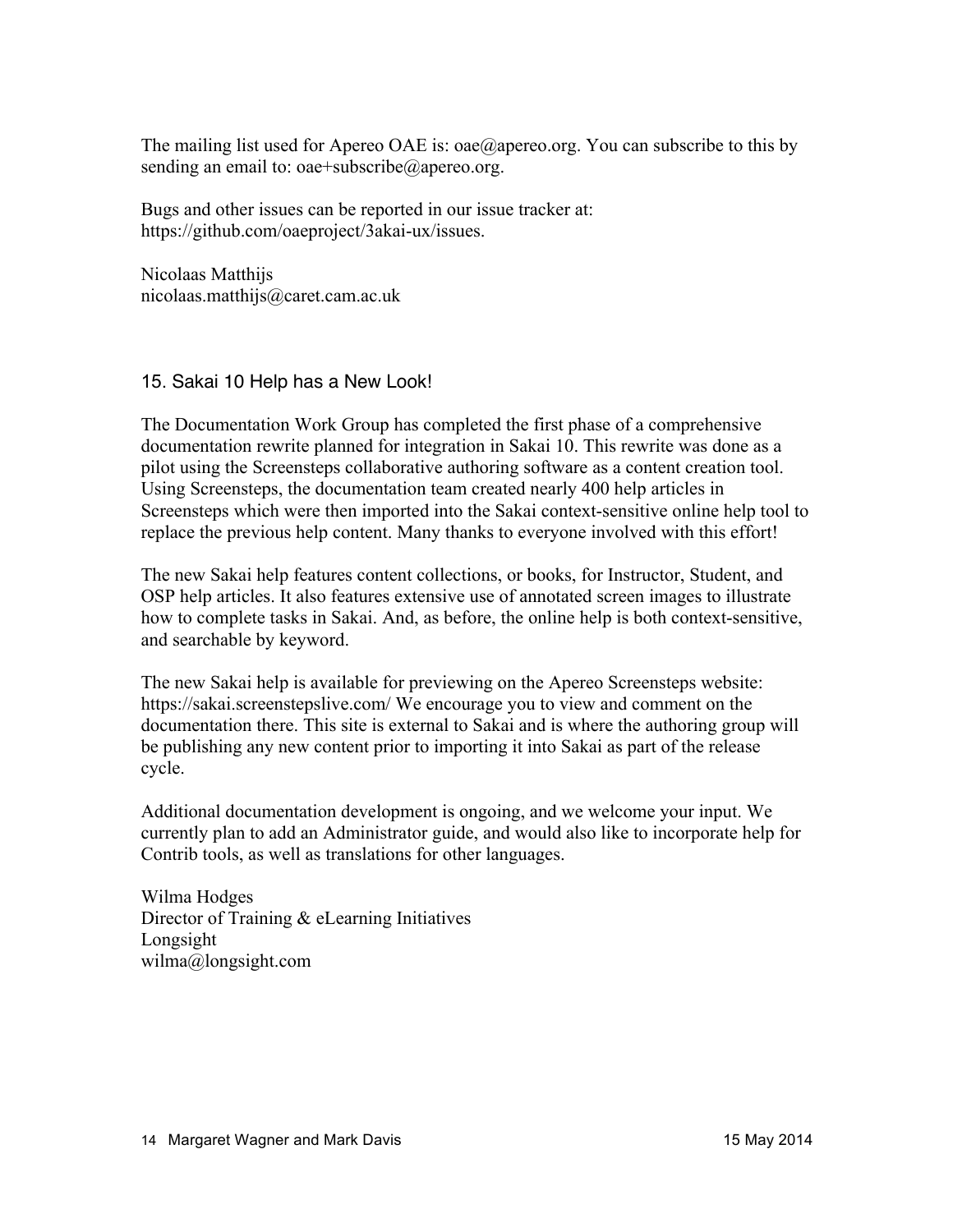#### 16. Incubation News

Karuta, OpenCast, UniTime enter Apereo Incubation Process

The Apereo incubation process is now well underway, guided by volunteer mentors from the Apereo community. Three new projects entered the process earlier this year after approval by the Apereo Incubation Working Group and the Apereo Board:

OpenCast Matterhorn -- a lecture capture and media services platform http://opencast.org/

UniTime -- a higher education scheduling/timetabling solution http://www.unitime.org/

Karuta -- a next generation eportfolio solution https://confluence.sakaiproject.org/display/OSP/Portfolios+for+the+Future+of+Sakai

Jaeques Koeman, Chair of the Incubation Working Group commented, "We've been able to welcome a number of new, appealing incubating projects and I'm very pleased to see the enthusiasm with which the incubation process is handled by all those involved. To me, it shows the relevancy the Apereo foundation as an umbrella for open source ed tech, and the Incubating process in particular."

Opencast Matterhorn and UniTime are established projects that were formed outside the Apereo community or its predecessors. Karuta springs from the experience of the Sakai ePortfolio community. Tomáš Müller of UniTime said "We believe that UniTime fits well within the Apereo portfolio. We would like to develop closer relations with other Apereo projects and to grow the open source community around UniTime."

The new additions join several other incubating projects: the Apereo Open Academic Environment, a next generation environment supporting academic collaboration; ThinkSpace, an instructional and collaborative environment supporting real-world problem solving by students; OpenRegistry, a community-based identity management system; and a series of specialist portlets integrating Twitter, contacts, learning management systems, and Peoplesoft HR systems with uPortal.

The incubation process begins with a lightweight audit by mentors and project participants of project status using the exit criteria set out in the Apereo incubation process (http://www.apereo.org/content/s4-exit-criteria). This establishes priorities and is used to set an approximate anticipated timeframe for the process. It also helps identify specialist areas of experience and help for developing projects.

Mentors have commented favourably on the training opportunities negotiated by the foundation with Open Source Software Watch at the University of Oxford. As Susan Bramhall (Yale) put it "The training by OSSwatch was both enjoyable and valuable. I